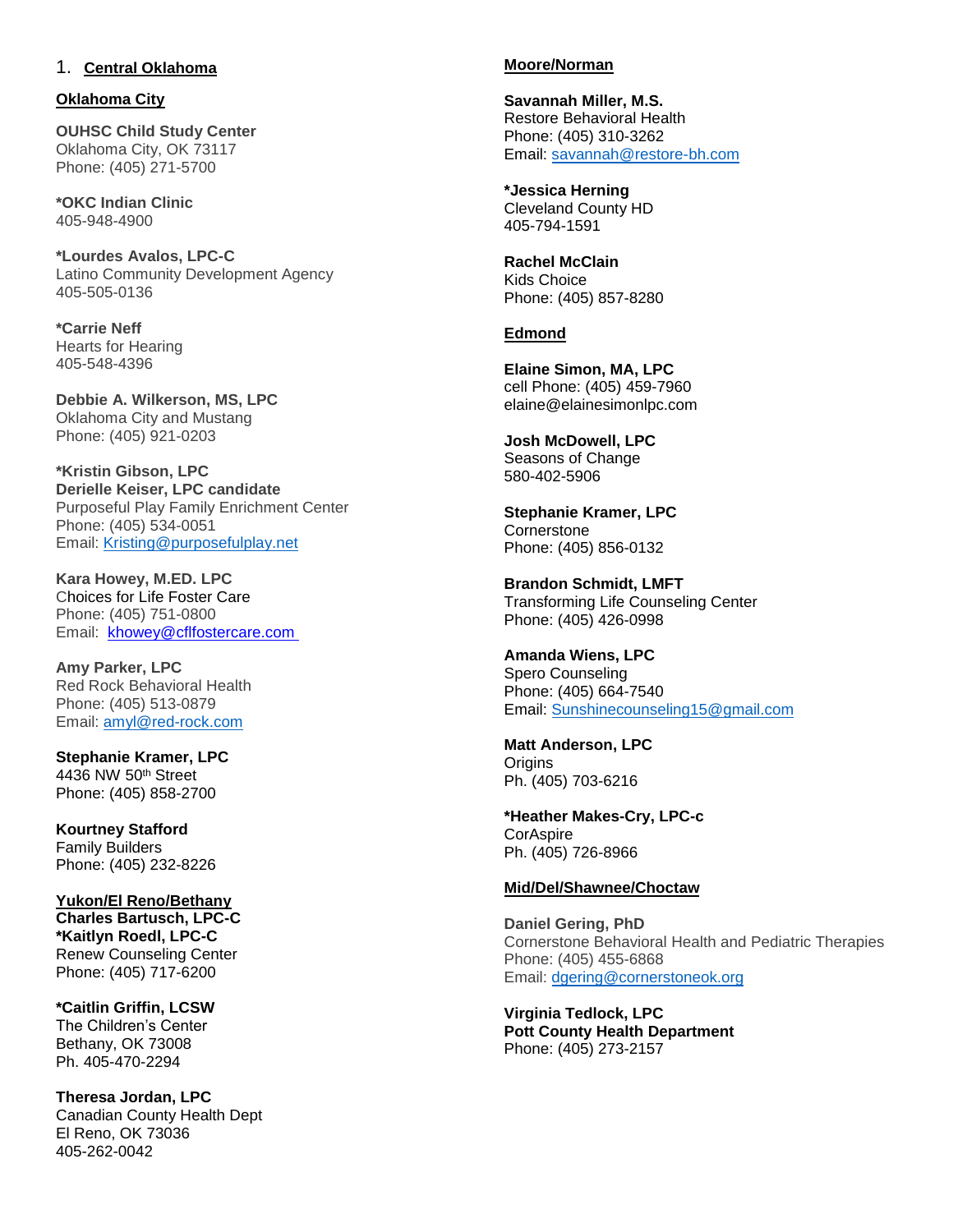## **Chandler**

**Brandi Perkins, LPC** Dedicated Outpatient Therapy Services Phone: (405) 258-3033

# **2. Tulsa Area**

**Corina Zabel, MA** Family and Children's Services Phone: (918) 712-4301

**Jessica Hunt, LPC-C** CREOKS Behavioral Health Phone: (918) 382-7300

**Jennifer Brusich, PsyD.** Insight Psychological Services Phone: (918) 280-0101 Email: [jbrusichpsyd@gmail.com](mailto:jbrusichpsyd@gmail.com)

**Chris Hogue, MA, LMFT** Christian Family Institute Phone: (918) 745-0095 Email: [chrishogue@cfitulsa.com](mailto:chrishogue@cfitulsa.com)

**Kimberly Parker, LPC-S PCIT Therapist and Within-Agency Trainer** Parent Child Center of Tulsa Phone: (918) 599-7999

**Lauren Priester, MA, LPC** The Parent Child Center of Tulsa Tulsa, OK 74119 Phone: (918) 599-7999 Email: [referrals@parentchildcenter.org](mailto:referrals@parentchildcenter.org)

**Tara Pyle, Ph.D. PCIT Therapist & Within-Agency Trainer** Laureate Psychiatric Clinic and Hospital Phone: (918) 481-4000

**Hannah Sirman, LPC** Tulsa, OK Phone: (918) 587-9471

**Amanda Tapp, LMFT** Family & Children's Services Phone: (918) 587-9471

**Marquita Tolbert, LPC**  CenterPoint Behavioral Health Systems Phone: (918) 313-5835

**Kelley Florence, LMSW** Tulsa Health Department Phone: (918) 595-4557

**Claremore \*Amanda Etheridge** Rogers County HD (Claremore) 918-341-3166

**Kali Faircloth, LMSW, MSW** Grand Lake Mental Health Center Claremore, OK 74017 Phone: (918) 418-0177 Email: [kfaircloth@glmhc.net](mailto:kfaircloth@glmhc.net)

**Valerie Isaacs, MS, LPC PCIT Therapist & Within-Agency Trainer** Grand Lake Mental Health Claremore, OK 74017 Phone: (918) 342-0770 Email: [visaacs@glmhc.net](mailto:visaacs@glmhc.net)

**Heather Moore, MA, LPC** 12005 E. 470 Road Claremore, OK 74017 Phone: (918) 342-0770 ext. 2410

## **Owasso**

**Rachel Michelle Brown, MS, LPC** RAM Counseling Services LLC Owasso, OK 74055 Phone: (918) 927-0211 Email: [ramcounselingowasso@gmail.com](mailto:ramcounselingowasso@gmail.com)

## **3. Northwestern Oklahoma**

**Judy Stedje, LPC** Guymon, OK 73942 Phone: (580) 338-7082

**Destyni Trayler, LPC-C** Guymon, OK 73942 Phone: (580) 338-7082

#### **4. Western Oklahoma**

**Jamie Steffes,**  Elk City, OK 73644 Phone: (580) 323-3322

**\* DeeAnn Sawyer** Custer County HD (Clinton) 580-323-2100

#### **5. Southwestern Oklahoma**

**Tonya Boots YouthCare of Oklahoma**  Altus, OK 73521 Phone: 866-926-6552

#### **6. Southern Oklahoma**

**Jeni Presley, LPC PCIT Therapist & Within Agency Trainer** Strong Family Development Ardmore, OK 73401 Phone: (580) 266-8181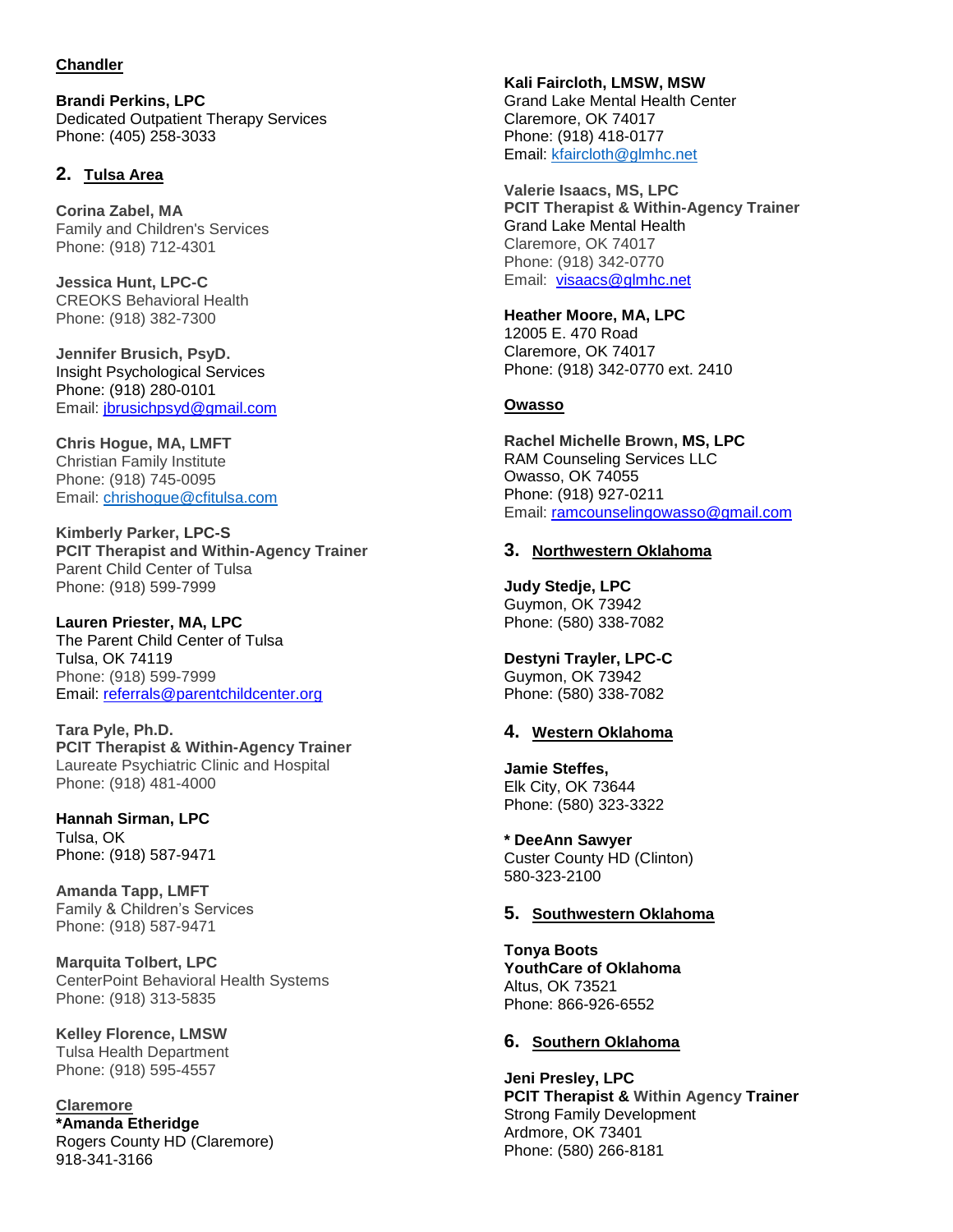**Autumn Cooper, LPC** Carter County Health Department Ardmore, OK 73401 Phone: (580) 223-9705

**Cece Thompson,**  Carter County Health Department Ardmore, OK 73401 Phone: (580) 223-9705

**Penny Tibbs, LPC** Oklahoma Families First Inc Ardmore, OK 73401 Phone: (580) 490-1113

**Cathy Shuffield, LPC** Lighthouse Behavioral Wellness Center Ardmore, OK 73401 Phone: (580) 223-5636

## **7. Southeastern Oklahoma**

**Alicia Wear, MS, LPC** Chickasaw Nation Family Services Strong Family Development Ada, OK 74820 Phone: (580) 436-1222 Email: [alicia.wear@chickasaw.net](mailto:alicia.wear@chickasaw.net)

**Savanah Barrett, LCSW** Early Childhood Mental Health Phone: 580-642-7090 Email: [sdbarrett@choctawnation.com](mailto:sdbarrett@choctawnation.com)

**Carol Blansett,**  Pittsburg County Health Department McAlester, OK 74501 Phone: (918) 426-7347

**Toni Wray, LPC** Idabel, OK 74745 Phone: (580) 286-5184

**\*Natalie Stuart** SequelCare of OK McCurtain County (Idabel) 580-286-5045

#### **8. Eastern Oklahoma**

**\*Micala Cooper** Cherokee Nation HERO Project Tahlequah, OK 74464 Phone: (539) 234-3500 Email: [kristin-avance@cherokee.org](mailto:kristin-avance@cherokee.org)

**\*Michael Burnside, LPC Rachel Lindemann** East Central Oklahoma Family Center Wetumka, OK 74883 Phone: (405) 425-3000

**Sherry Dotts**  LeFlore County Youth Services Poteau, OK 74953 Phone: (918) 647-4196

**\*Johnette Stites** SequelCare of OK-LeFlore County Poteau, OK 918-647-8457

**Kathy Reynolds,**  Homebased Services Stigler, OK 74462 Phone: (918) 967-8223

**Shannon Roye Johnston,**  Homebased Services Stigler, OK 74462 Phone: (918) 967-8223

# **Cara L. Thomas, MA, LPC**

Grand lake Mental Health Adair, Cherokee, & Wagoner Counties Tahlequah, OK 74464 (918) 918) 710-1731

### **9. Northeastern Oklahoma**

**Tim Patrick, MS** Vinita, OK 74301 Phone: (918) 227-2016

**Riley Pope, LPC** Pryor, OK 74361 Phone: (918) 825-1405

**Heather Threadgill** CREOKS Mental Health Services Sapulpa, OK 74066 Phone: (918) 227-2016

**Mary Melton, LPC** Stillwater, OK 74074 Phone: (405) 372-2300

**Carol E. Lillard, LCSW PCIT Therapist and Within-Agency Trainer** Grand Lake Mental Health Center Nowata, OK 74048 Phone: (918) 965-9183 Email: [clillard@glmhc.net](mailto:clillard@glmhc.net)

#### **10.Northern Oklahoma**

**Codi Harding, LPC** Enid, OK 73701 580-233-7220

**\*Alicia Green** Kingfisher, OK